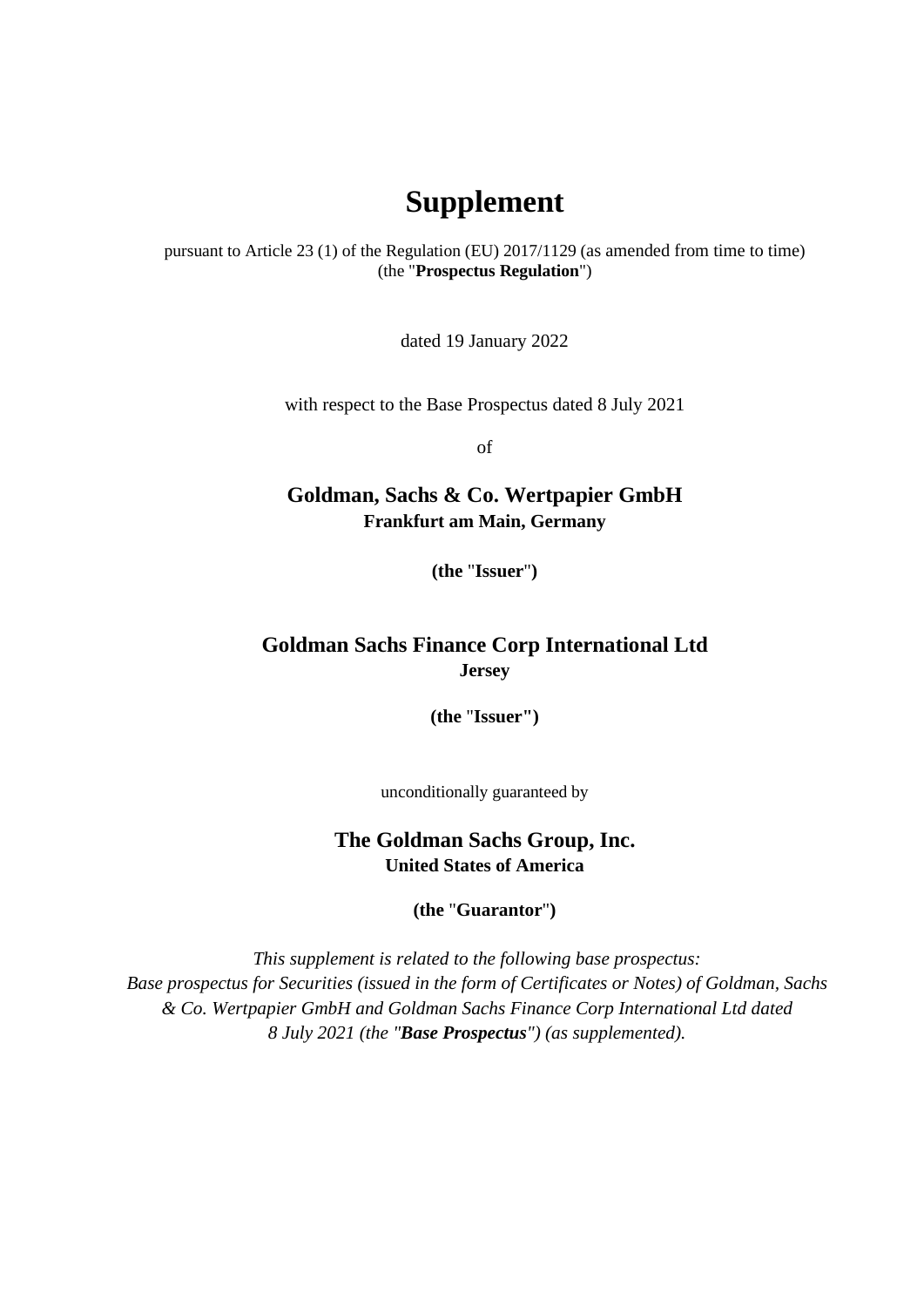The significant new factor resulting in this supplement (the "**Supplement**") to the Base Prospectus is the publication of the Report on Form 8-K dated 18 January 2022 (the "**Form 8-K 18 January 2022**") on 18 January 2022 which has been filed with the US Securities and Exchange Commission (the "**SEC**") by the Guarantor on 18 January 2022 and has also been filed with the Commission de Surveillance du Secteur Financier ("**CSSF**") in Luxembourg in connection with the base prospectus with respect to the Euro Medium-Term Notes, Series F of The Goldman Sachs Group, Inc. dated 15 April 2021 (the "**GSG Base Prospectus**") (as supplemented).

Due to this Supplement the information contained in the Base Prospectus (in the form as lastly supplemented) shall be supplemented as follows:

*1. In the Base Prospectus in section "IX. Important information about the Guarantor" on page 406 the following bullet point shall be added at the end of the list contained in the third paragraph:* 

" the Report on Form 8-K dated 18 January 2022 (the "**Form 8-K 18 January 2022**"), filed with the SEC on 18 January 2022."

*2. In the Base Prospectus the table contained in subsection "6. Information incorporated by reference" of section "XIII. General Information" on pages 459 et seqq. shall be amended as follows:* 

"

|  |  | • The row "Trend information (Annex 6, Section 7 Delegated Regulation)" shall be replaced as follows: |  |  |  |  |  |  |
|--|--|-------------------------------------------------------------------------------------------------------|--|--|--|--|--|--|
|--|--|-------------------------------------------------------------------------------------------------------|--|--|--|--|--|--|

| Trend information (Annex 6, Section | GSG Base Prospectus (Page 136                                                                                                                              | Page 406 |
|-------------------------------------|------------------------------------------------------------------------------------------------------------------------------------------------------------|----------|
| 7 Delegated Regulation)             | (Material Adverse or Significant                                                                                                                           |          |
|                                     | Changes and Legal Proceedings) -                                                                                                                           |          |
|                                     | third to the last paragraph on this                                                                                                                        |          |
|                                     | page)                                                                                                                                                      |          |
|                                     | Form 10-K 2020 (Pages 56-114                                                                                                                               |          |
|                                     | (Management's Discussion and                                                                                                                               |          |
|                                     | Analysis of Financial Condition                                                                                                                            |          |
|                                     | and Results of Operations)                                                                                                                                 |          |
|                                     | Form 10-Q Third Quarter 2021<br>(Pages 100-163 (Management's<br>Discussion and Analysis<br>of<br>Financial Condition and Results of<br><i>Operations</i> ) |          |
|                                     | Form 8-K 18 January 2022 (Exhibit<br>99.1, Pages 6 - 13)                                                                                                   |          |

"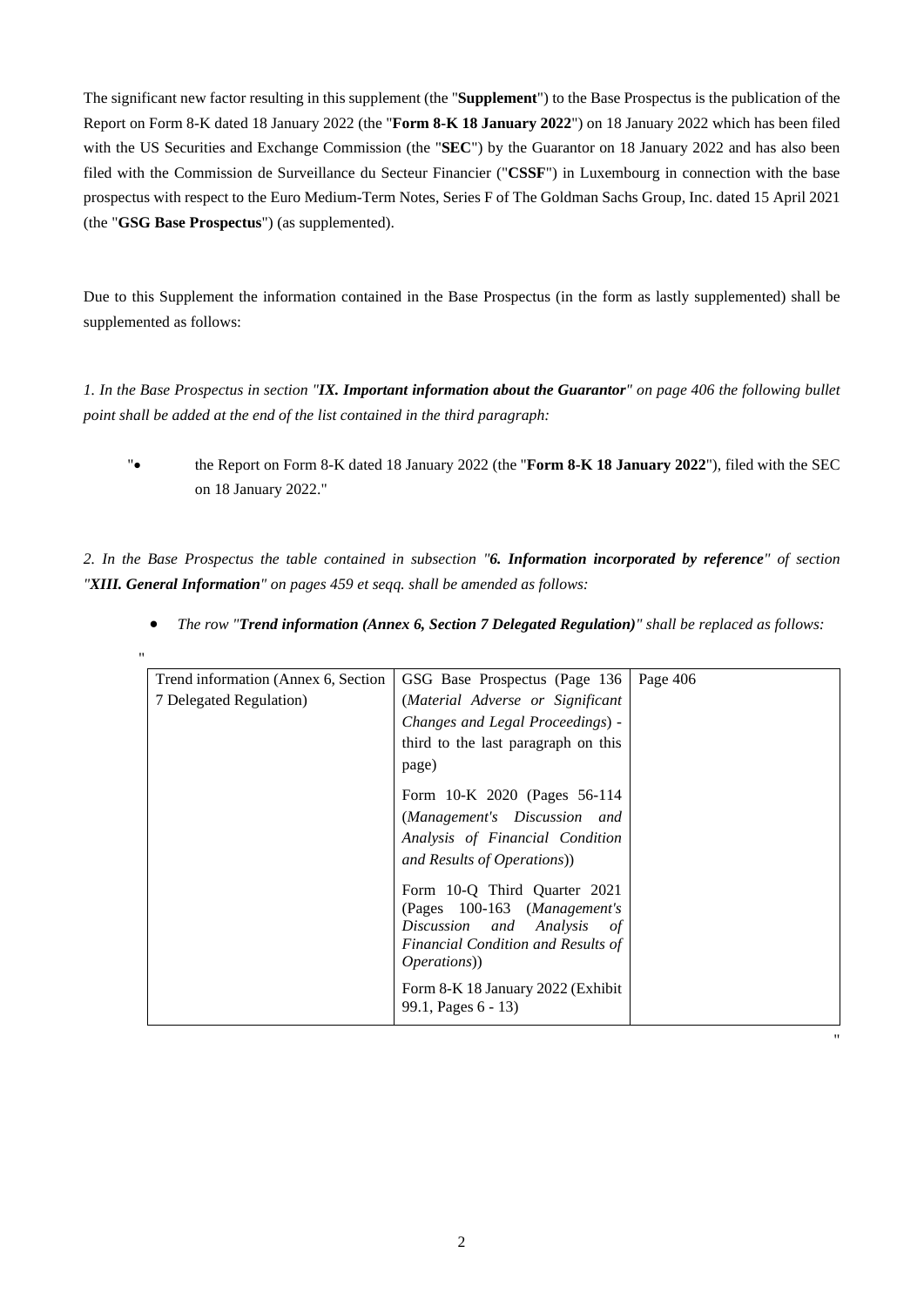*The row "Unaudited Interim and other financial information (Annex 6, Section 11.2 Delegated Regulation)" (including the subitems) shall be replaced as follows:*

| Unaudited Interim and other financial | Form 10-Q Third Quarter 2021                  | Page 406 |
|---------------------------------------|-----------------------------------------------|----------|
| information (Annex 6, Section 11.2)   | (Pages 3-99 (Financial Statements             |          |
| Delegated Regulation)                 | (Unaudited), Notes to Consolidated            |          |
|                                       | Financial Statements (Unaudited),             |          |
|                                       | Report of Independent Registered              |          |
|                                       | Public Accounting Firm, Statistical           |          |
|                                       | Disclosures))                                 |          |
|                                       | Supplement No. 5 to the GSG Base              |          |
|                                       | Prospectus (Pages 1 - 2; Section              |          |
|                                       | "Unaudited<br><i>Interim</i><br>Selected      |          |
|                                       | Financial Information")                       |          |
| Balance sheet (Annex 6, Section       | Form 10-Q Third Quarter 2021 (Page            | Page 406 |
| 11.2 Delegated Regulation)            | (Consolidated Balance Sheets<br>4             |          |
|                                       | (Unaudited))                                  |          |
|                                       | Form 8-K 18 January 2022 (Exhibit             |          |
|                                       | 99.1, Page 18)                                |          |
|                                       |                                               |          |
| Income statement (Annex 6,            | Form 10-Q Third Quarter 2021 (Page            | Page 406 |
| Section<br>11.2<br>Delegated          | (Consolidated<br><b>Statements</b><br>3<br>of |          |
| Regulation)                           | Earnings (Unaudited)))                        |          |
|                                       | Form 8-K 18 January 2022 (Exhibit             |          |
|                                       | 99.1, Pages 16 - 17)                          |          |
|                                       |                                               |          |
| Cash flow statement (Annex 6,         | Form 10-Q Third Quarter 2021 (Page            | Page 406 |
| Section<br>11.2<br>Delegated          | 6 (Consolidated Statements of Cash            |          |
| Regulation)                           | Flows (Unaudited)))                           |          |
| policies<br>Accounting<br>and         | Form 10-Q Third Quarter 2021                  | Page 406 |
| explanatory notes (Annex 6,           | (Pages 7-99 (Notes to Consolidated            |          |
| Section<br>11.2<br>Delegated          | Financial Statements (Unaudited),             |          |
| Regulation)                           | Report of Independent Registered              |          |
|                                       | Public Accounting Firm, Statistical           |          |
|                                       | Disclosures))                                 |          |
|                                       |                                               |          |

*3. In the Base Prospectus at the end of the table contained on pages 464 et seq. in subsection "6. Information incorporated by reference" of section "XIII. General Information" the following point shall be added at the end of the list of the documents from which information is incorporated by reference:* 

"

"

Form 8-K 18 January 2022 [https://www.goldmansachs.com/investor](https://www.goldmansachs.com/investor-relations/financials/8k/2022/8k-01-18-22.pdf)[relations/financials/8k/2022/8k-01-18-22.pdf](https://www.goldmansachs.com/investor-relations/financials/8k/2022/8k-01-18-22.pdf) "

"